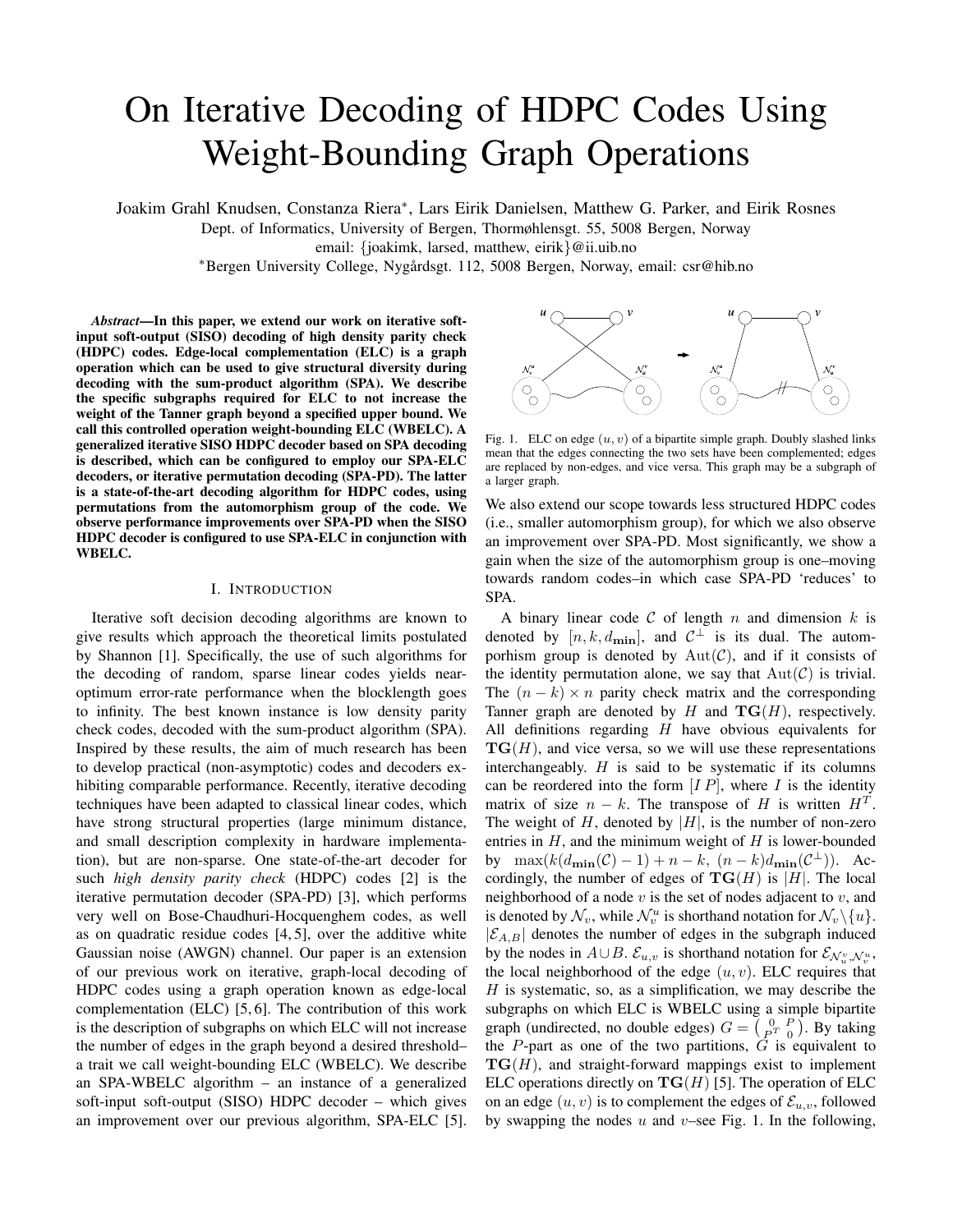

Fig. 2. Depth-2 WBELC. The dashed edge in Theorem 5 is a non-edge. The edges between sets in the (bipartite) subgraphs are not shown.

we will use boldface notation for vectors.

The following section describes WBELC. The remainder of this article details the application of this controlled ELC operation in a SISO HDPC decoding algorithm, in an extension of our previous work on the SPA-ELC decoder. Finally, we present simulations results, and compare the decoding algorithms.

#### II. WBELC

The effect of repeated random ELC is that the average weight of H tends to  $\frac{k(n-k)}{2} + (n-k)$ . In this section, we introduce a restriction on the ELC operation, being that an ELC on a certain edge in the graph is only allowed if  $|H|$ remains below a given threshold, T. We give a complete description of the conditions that are necessary and sufficient in order to achieve this bound, both for a single ELC and for two consecutive ELCs. Using these conditions, we improve the perormance of the SISO HDPC decoder.

We begin by formalizing the notion of WBELC. If the weight change due to the complementation caused by ELC is bounded, then the weight of the entire graph is bounded, and we say that the ELC is WBELC.

### *A. Depth 1*

There is a simple condition for one ELC to be WBELC.

*Theorem 1:* ELC on  $(u, v)$  does not increase the weight of the graph by more than a threshold T *iff*

$$
|\mathcal{N}_u^v||\mathcal{N}_v^u| - 2|\mathcal{E}_{u,v}| \le T.
$$

#### *B. Depth 2*

For many graphs, it is simply not possible to bound the weight increase by any reasonable threshold using only a single ELC. The notion of WBELC can be extended to the case of consecutive ELC operations. In this work, we will completely characterize WBELC to within depth 2, where we use the compact notation  $\{(u, v), (u', v')\}$  for an ordered pair of edges. Incidentally, the search space can be significantly reduced from checking all pairs of edges in the graph.

*Theorem 2:* ELC on  $\{(u, v), (v, v')\}$ , where  $v' \in \mathcal{N}_u^v$ , gives the same graph as ELC on  $(u, v')$ . Consequently, depth-2 WBELC reduces in this case to depth-1 WBELC.

Note that, due to the swap of ELC on  $(u, v)$ ,  $(v, v')$  and  $(u, v')$  refer to the same edge–see Fig. 1. From this theorem, we see that we need only consider pairs of non-adjacent edges, i.e., at a distance of at least one edge apart. However, it can be

shown that the search space can be further reduced by noting that the distance can also not be greater than two edges.

*Theorem 3:* Let  $T \ge -1$ . Any depth-2 WBELC where the pair of edges are at a distance greater than two edges apart, will always reduce to either one or two separate instances of depth-1 WBELC.

One implication of Theorem 3 is that depth-2 WBELC, like depth-1 WBELC, only acts locally on a graph. For  $T < -1$ , there is an additional case (not discussed in this paper), not covered by Theorem 3. Thus, the following three theorems describe all possible depth-2 WBELC cases for  $T \ge -1$ .

Let us first consider the case where the pair of edges are at a distance of exactly two edges apart, Fig. 2(a). Given an edge  $(u, v)$ , let  $u'', v'' \notin \mathcal{N}_u \cup \mathcal{N}_v$  be such that  $G = \mathcal{N}_u^v \cap \mathcal{N}_{u''}^{v''} \neq \emptyset$ , and, similarily,  $G' = \mathcal{N}_{v''}^{u''} \cap \mathcal{N}_{v}^{u} \neq \emptyset$ .

*Theorem 4:* ELC on  $\{(u, v), (u'', v'')\}$  does not increase the weight of the graph by more than a threshold T *iff* 

$$
\begin{aligned} &| \mathcal{N}_u^v | | \mathcal{N}_v^u | + | \mathcal{N}_{u''}^{v''} | | \mathcal{N}_{v''}^{u''} | - 2| \mathcal{E}_{u,v} | \ + \\ &4| \mathcal{E}_{G,G'} | - 2| \mathcal{E}_{\mathcal{N}_{u''}^{v''}, \mathcal{N}_{v''}^{u''}} | - 2| G | |G'| \leq T. \end{aligned}
$$

For the next theorem, given an edge  $(u, v)$  and two nodes u' and v', we denote by  $B = N_v^{u,u'} \cap N_{v'}^{u,u'}$ ,  $A = N_v^{u,u'} \setminus B$ ,  $C=N_{v'}^{v,v'}\setminus B, \ \ \ E=N_{u}^{v,v'}\cap N_{u'}^{v,v'}, \ \ \ D=N_{u}^{v,v'}\setminus E, \ \ \ {\rm and}$  $F = N_{u'}^{v,v'} \setminus E$ , see Fig. 2(b).

We now consider the case where both  $u'$  and  $v'$  are in the neighborhood of  $(u, v)$ .

*Theorem 5:* ELC on  $\{(u, v), (u', v')\}$  does not increase the weight of the graph by more than a threshold T *iff* 

$$
|F| - |E| - |B| - 2|\mathcal{E}_{A, E \cup F}| - 2|\mathcal{E}_{B, D \cup E}| - 2|\mathcal{E}_{C, D \cup F}| + |C| + |A|(|E| + |F|) + |B|(|D| + |E|) + |C|(|D| + |F|) \leq T.
$$

Note that the edge  $(u', v')$  is created by the first ELC. Last, we consider the case where either u' or v' belong to  $\mathcal{N}_u^v \cup$  $\mathcal{N}_v^u$ , but not both. Without loss of generality, let  $v' \in \mathcal{N}_u^v$  be connected to  $u' \notin \mathcal{N}_v^u$ .

*Theorem 6:* ELC on  $\{(u, v), (u', v')\}$  gives the same graph as ELC on  $\{(u, v'), (u', v)\}.$ 

Note that  $\{(u, v'), (u', v)\}$  is covered by Theorem 5.

### III. ITERATIVE SISO HDPC DECODING

We have previously described the SPA-ELC decoder, which, essentially, consists of SPA iterations interspersed with random ELC operations [5]. Since ELC complements edges, we avoid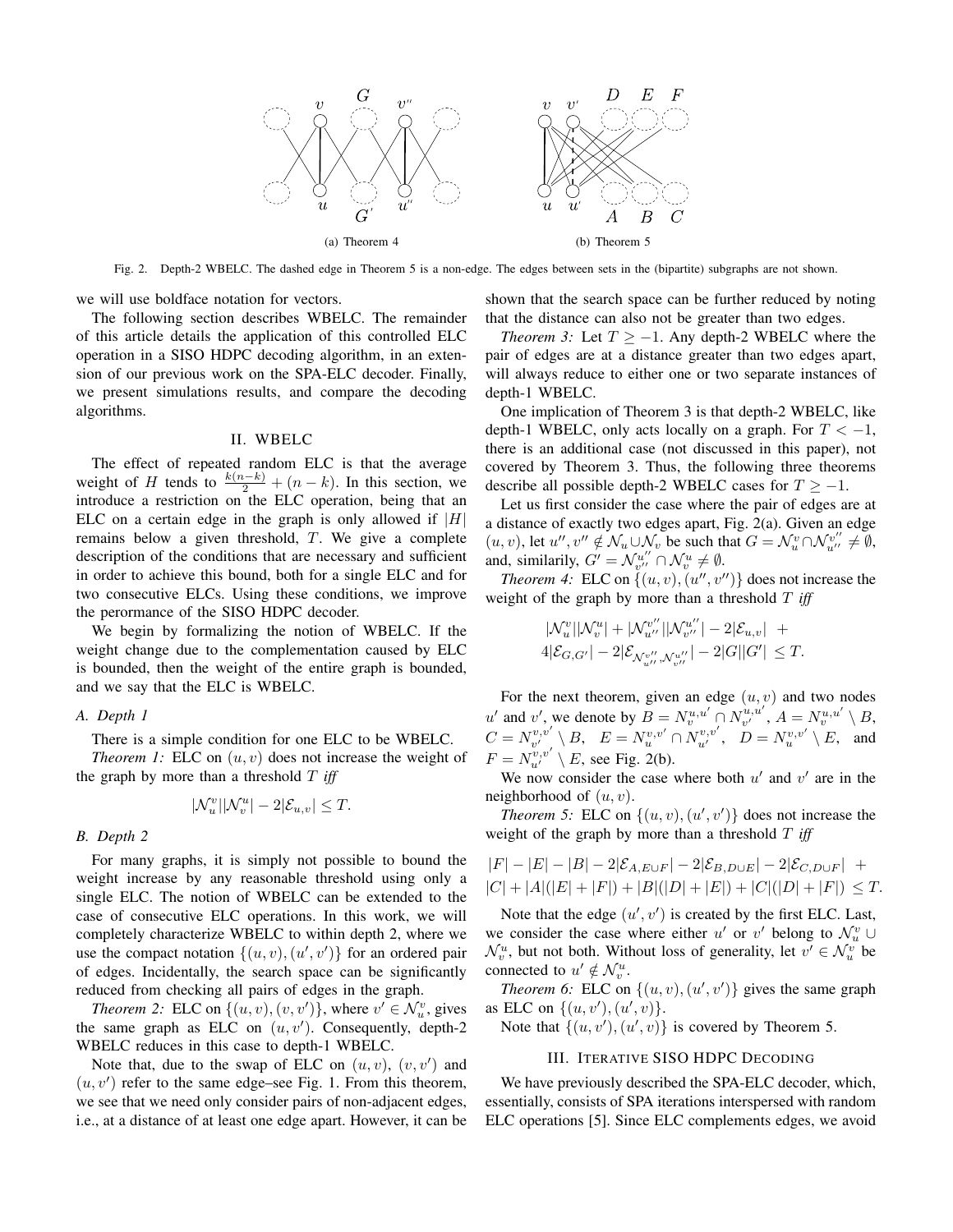loss of extrinsic information (on edges) by executing a *flooding* scheduling SPA iteration in the order 'functions, then variables.' At this point, all messages,  $\mu$ , have been accumulated in variable nodes, making it safe to change the graph. A generalized SISO HDPC decoder is listed in Algorithm 1, which can be configured to perform the decoding algorithms compared in this work–see Section IV.

Both SPA-PD and SPA-ELC suffer a performance loss if the extrinsic contribution of the soft input vector, L, is not scaled down (damped) in between iterations. For each variable node, v, the SPA produces a decision based on two pieces of information; the extrinsic information produced by the decoder, and the input to iteration j,  $L_j^v$ .  $\mathbf{L}_0$ is the received noisy channel vector and  $\tau$  is the maximum number of decoder iterations. The damping coefficient,  $\alpha_0 \leq \alpha \leq 1$ , represents the amount of 'trust' in the extrinsic information versus the input after the current iteration [2],  $L_{j+1}^v := L_j^v + \alpha(\Sigma_{u \in \mathcal{N}_v} \mu_j^{v-u}), \ \forall u \in \mathcal{N}_v.$  As the decoder converges, the information produced by the graph is assumed to become more reliable (hopefully converging towards the maximum-likelihood codeword), so our trust in the decoder state may be increased accordingly. This is normally reflected by incrementing  $\alpha$  with iteration number *j*. A *global* damping rule (GD) scales down all variable nodes, and re-initializes all edges,  $\mu_{j+1}^{\nu \to u} := L_{j+1}^{\nu}, \ \forall \nu \in \mathbf{TG}(H)$ . We propose an *edgelocal* damping rule (LD), which restricts the application of the damping-and-initialization rule to new edges due to ELC on  $(u, v)$ ,  $\mu_{j+1}^{v' \to u'} := L_{j+1}^v$ ,  $\forall (u', v') \in \mathcal{E}_{u,v}$ . All other edges retain messages computed in iteration j.

SPA-PD applies a random permutation (PD)  $\mathbf{L}_i := \sigma(\mathbf{L}_i)$ ,  $\sigma \in \text{Aut}(\mathcal{C})$ , before re-initializing  $\textbf{TG}(H)$  with global damping. SPA decoding on a fixed graph suffers a performance loss when global damping is applied, which suggests that the benefit of damping is to moderate the effects of modifications (e.g., permutations, Gaussian elimination, ELC) to  $TG(H)$ . Note that damping is disabled by configuring  $\alpha_0 := 1$ .

#### *A. SPA-WBELC*

The SPA-WBELC algorithm uses the theorems in Section II to determine a random WBELC operation on the current  $TG(H)$ , and applies the corresponding one or two ELC operations, with edge-local damping. Let  $H_i$  denote the matrix after  $j$  iterations of the SISO HDPC decoder. It is helpful to reduce the weight of the initial matrix,  $H_0$ , in a preprocessing stage, as this has a positive effect on SPA decoding. This can be done using repeated random WBELC with  $T = -1$ , for non-increasing weight. A simple but effective heuristic, if the preprocessing gets stuck, is to allow one random (i.e., unbounded) ELC. Then, for SPA-WBELC decoding, a threshold  $T \ge -1$  must be determined, such that WBELC yields a sufficient number of distinct matrices of weight  $|H| \leq |H_0| + T$ , to give structural diversity during decoding.

#### IV. RESULTS

The aim of this paper is to explore the effects of ELC decoding, while maintaining a bound on the weight of  $TG(H)$ . We

## **Algorithm 1** SISO-HDPC $(p, I_1, I_2, I_3, \alpha_0, \text{OP}, \text{DR})$

|     | 1: $\alpha = \alpha_0$                            |
|-----|---------------------------------------------------|
|     | 2: for $I_3$ times do                             |
| 3:  | Restart decoder from channel vector               |
| 4:  | for $I_2$ times do                                |
| 5:  | Stop if syndrome check is satisfied               |
| 6:  | Apply damping rule, DR, with coefficient $\alpha$ |
| 7:  | Apply at random $p$ operations, OP                |
| 8:  | for $I_1$ times do                                |
| 9:  | Apply SPA iteration ('flooding' scheduling)       |
| 10: | end for                                           |
| 11: | end for                                           |
| 12: | Increment $\alpha$ towards 1                      |
|     | $13:$ end for                                     |

will show that the SPA-WBELC decoder outperforms SPA-PD when  $Aut(\mathcal{C})$  is small. For this work, we chose the best codes we could find at practical blocklengths: two extremal (in terms of minimum distance) self-dual [36, 18, 8] and [38, 19, 8] codes from [7], and an extremal double circulant self-dual [68, 34, 12] code from [8]. We use the notation  $\mathcal{C}^n$  to refer to these codes, and we have that  $|\text{Aut}(\mathcal{C}^n)| \approx n$ , except  $\mathcal{C}^{38}$ which has a trivial  $Aut(\mathcal{C})$ .

The matrices used were optimized on weight, both in nonsystematic form (for SPA and SPA-PD), as well as systematic form (for SPA-ELC and SPA-WBELC). For  $C^{36}$  and  $C^{38}$ , we were able to compute the entire ELC orbit of the codes, to find optimal-weight matrices in systematic form to be  $|H_0^{36}| = 156$ and  $|H_0^{38}| = 166$ . For  $C^{68}$ , the orbit is infeasibly large, yet, using WBELC preprocessing, we were able to find a systematic matrix of weight  $|H_0^{68}| = 488$ . For non-systematic form, minimum-weight codewords of  $C^{\perp}$  were combined to assemble matrices of weight 152, 154, and 492, respectively, which is very close to the lower bound based on  $d_{\text{min}}(\mathcal{C}^{\perp})$ .

The simulation results compare the proposed SPA-WBELC $(p, I_1, I_2, I_3, \alpha_0, T)$  = SISO- $HDPC(p, I_1, I_2, I_3, \alpha_0, WBELC(T), LD)$  decoder against standard  $SPA(\tau) = SISO-HDPC(0, 1, \tau, 1, 1, -, -),$  where we ensure that  $\tau = I_1I_2I_3$ ; SPA-PD $(I_1, I_2, I_3, \alpha_0)$  = SISO-HDPC $(1, I_1, I_2, I_3, \alpha_0, \text{PD}, \text{GD})$ ; and our previous ELC decoder, SPA-ELC $(p, I_1, I_2, I_3, \alpha_0)$  = SISO- $HDPC(p, I_1, I_2, I_3, \alpha_0, ELC, LD)$ . We compare frame-error rate (FER) when signalling over the AWGN channel, and measure complexity in SPA messages,  $\frac{1}{F} \sum_{F} \sum_{j=0}^{J} |H_j|$ , where  $J$  is the number of iterations used for a frame, and  $F$  the total number of frames simulated. For comparisons between SPA-ELC and SPA-WBELC, we use a comparative number, p, of ELC operations (one WBELC is one or two ELC operations). The most significant result is that SPA-WBELC outperforms SPA-PD in FER on  $C^{38}$  and  $C^{36}$ , even when  $Aut(\mathcal{C})$  is non-trivial. For  $\mathcal{C}^{68}$ , we approach the performance of SPA-PD quite closely. In addition, we see that SPA-WBELC will generally result in an improvement over SPA-ELC. This gain is consistent for all codes attempted, and is most significant at low signal-to-noise ratio (SNR). At